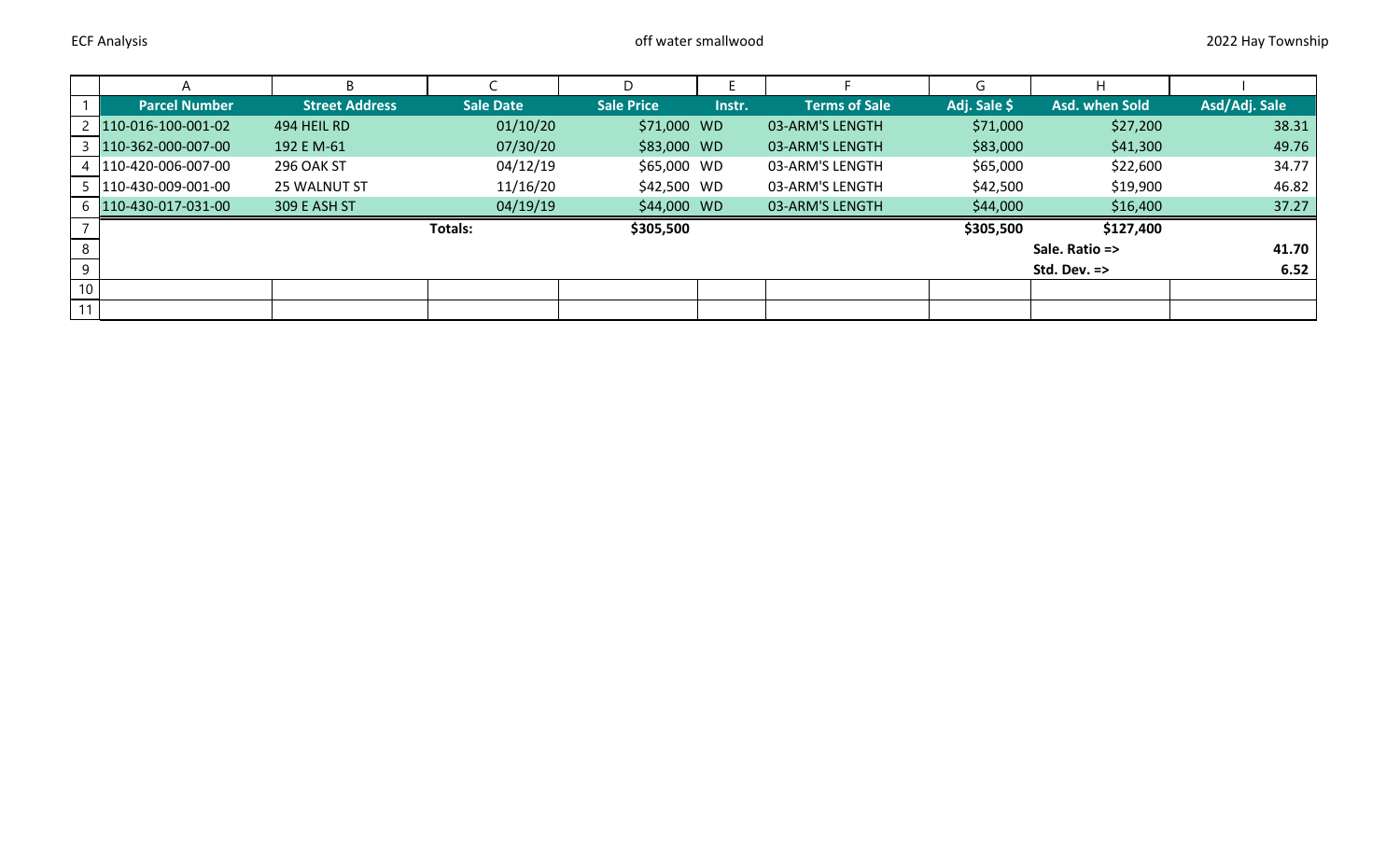|                 |                       |             |                           | M            | N                          |                   |             |                             |                  |
|-----------------|-----------------------|-------------|---------------------------|--------------|----------------------------|-------------------|-------------|-----------------------------|------------------|
|                 | <b>Cur. Appraisal</b> | Land + Yard | <b>Bldg. Residual</b>     | Cost Man. \$ | <b>E.C.F.</b>              | <b>Floor Area</b> | $$$ /Sq.Ft. | <b>ECF Area</b>             | Dev. by Mean (%) |
|                 | \$78,966              | \$31,586    | \$39,414                  | \$73,344     | 0.537                      | 832               | \$47.37     | 4400                        | 2.5405           |
|                 | \$94,677              | \$6,981     | \$76,019                  | \$135,752    | 0.560                      | 1,575             | \$48.27     | 4400                        | 0.2810           |
|                 | \$67,083              | \$1,800     | \$63,200                  | \$101,057    | 0.625                      | 995               | \$63.52     | 4400                        | 6.2595           |
|                 | \$52,329              | \$4,121     | \$38,379                  | \$74,625     | 0.514                      | 825               | \$46.52     | 4400                        | 4.8504           |
| 6               | \$48,807              | \$3,856     | \$40,144                  | \$69,584     | 0.577                      | 768               | \$52.27     | 4400                        | 1.4125           |
|                 | \$341,862             |             | \$257,156                 | \$454,362    |                            |                   | \$51.59     |                             | 0.3178           |
| 8               |                       |             | $E.C.F. =>$               | 0.566        | <b>Std. Deviation=&gt;</b> |                   | 0.042200717 |                             |                  |
| -9              |                       |             | Ave. E.C.F. $\Rightarrow$ | 0.563        | Ave. Variance=>            |                   |             | 3.0688 Coefficient of Var=> |                  |
| 10 <sup>°</sup> |                       |             |                           |              |                            |                   |             |                             |                  |
| 11              |                       |             |                           | used .566    |                            |                   |             |                             |                  |